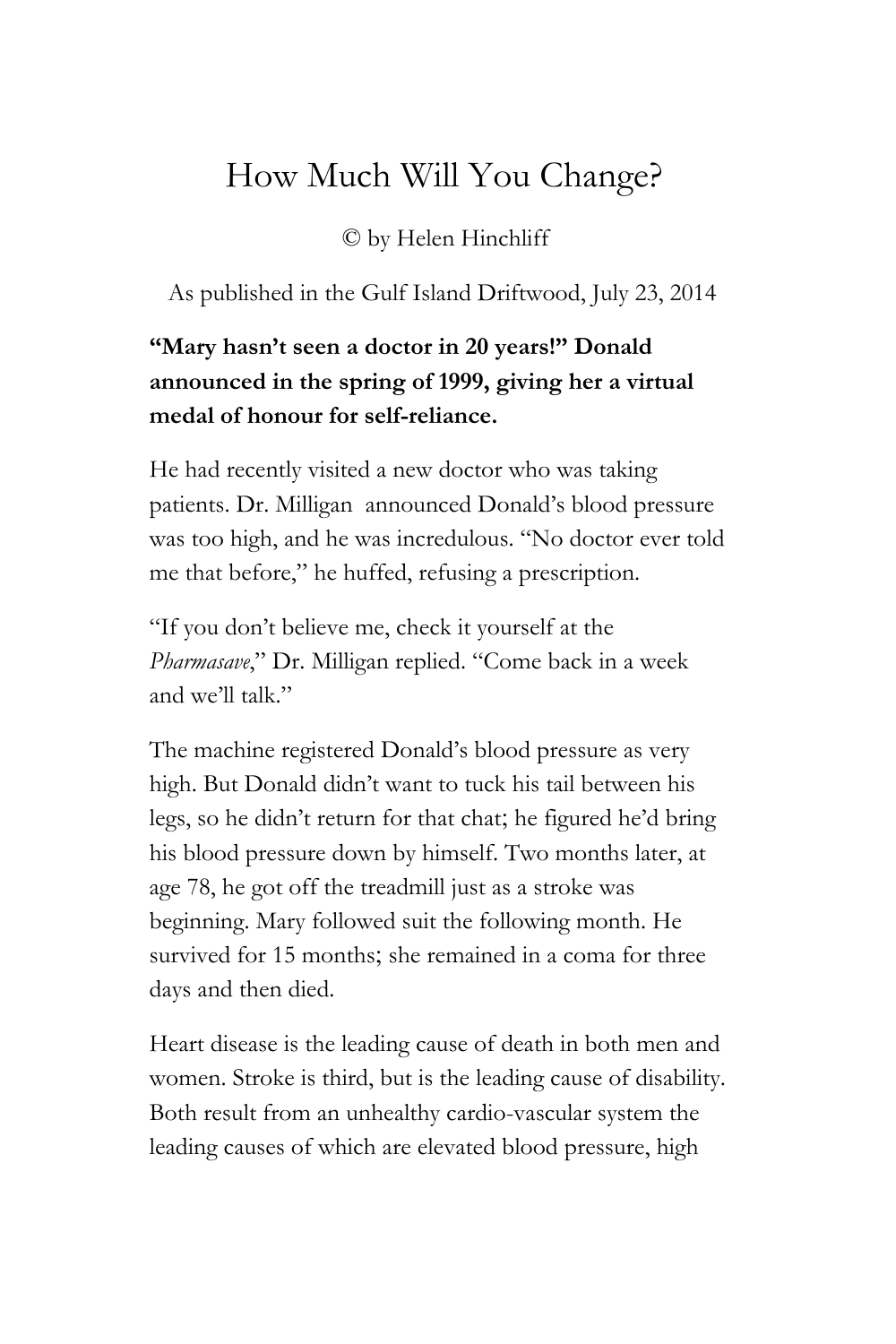LDL cholesterol, excess weight, inactivity, smoking, drinking, and stress.

If one of these culprits takes hold of us, it's likely others will follow. For example, if we're stressed we might reach for a drink, an extra piece of cake, or even a cigarette. Before we know it, our waist lines expand. The heavier we are, the harder it is to move around, and we subside into inactivity. These unhealthy habits and conditions don't lead only to heart and brain attacks, they also contribute to other chronic ailments such as diabetes and dementia.

We mostly know all this, so the question we confront is this: *What are we willing to do about it*?

In early June, the Canadian Men's Health Foundation (CMHF) launched a program addressing the notion that men aren't as fit as women nor are they as willing to break bad habits. The CMHF website (www.dontchangemuch.ca) seems aimed at attracting men in their forties, offering ten easy steps to improve their physical, mental, and emotional health. For example, number 8 is "shake it off." That's shorthand for removing the salt shaker from the table, a good idea for any age or gender.

But before we gals sit back to watch you guys whip yourselves into shape in ten easy steps, let me report on my recent speedy tour of the Internet seeking differences by age and gender on the main factors that contribute to cardio-vascular and related dread diseases. It turns out that as we gals grow older, we tend to catch up with and even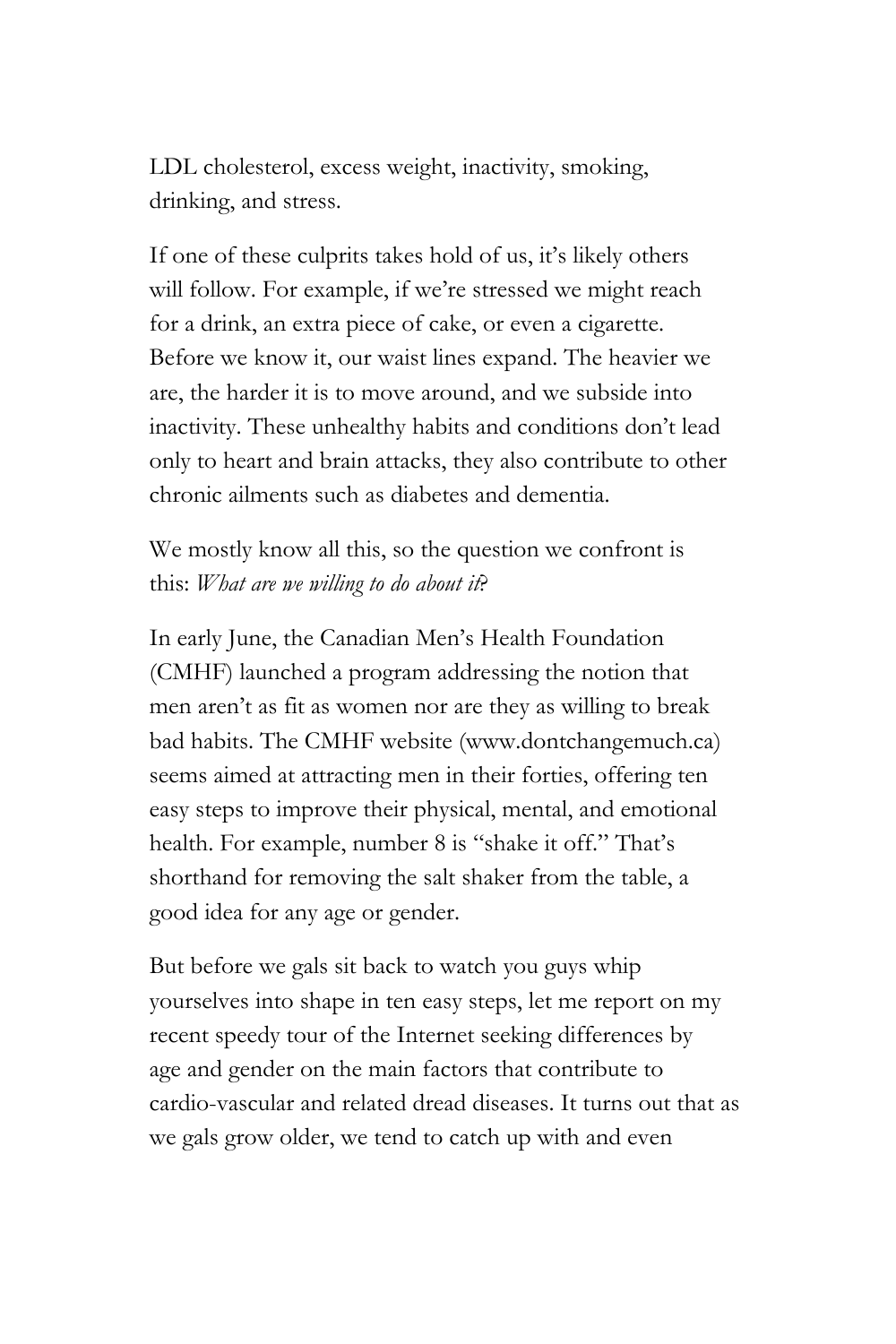surpass you guys on several of the leading contributors to heart and brain attacks.

By age 55, about 21% of all women can expect to have a stroke during the remainder of our lives while 17% of men can expect one. What's more, older women are likelier than men to be living alone so our chances of ending our days in long-term care due to stroke disability are higher.

We women don't do any better when it comes to heart attacks. For each of the past 30 years, more women than men have died from heart disease. And women are more likely than men to die from their first heart attack, perhaps because they don't feel chest pain. Instead, the most frequent symptoms reported by women who survived their attack are extreme fatigue before and extreme shortness of breath and weakness during the attack.

In the past, strokes mostly happened to older people, but that's changing. The Canadian Heart and Stroke Foundation [\(http://www.heartandstroke.com/\)](http://www.google.com/url?q=http%3A%2F%2Fwww.heartandstroke.com%2F&sa=D&sntz=1&usg=AFQjCNFPLYN4eBZV1DVSc4kxCfLQLTWo6A) has recently come out with a new finding: While strokes are "most common in people over age 70, during the past decade, strokes in people in their 50s have increased by 24 per cent. Strokes in their 60s increased by 13 per cent. More troubling: recent international studies predict stroke rates among younger people (ages 24–64) will double in the next 15 years."

Donald was right about one thing. We need to start taking better care of ourselves. To do it, though, we should rely on our physician's advice. Some don't have a family doctor, but we can all check our blood pressure at the *Pharmasave*.